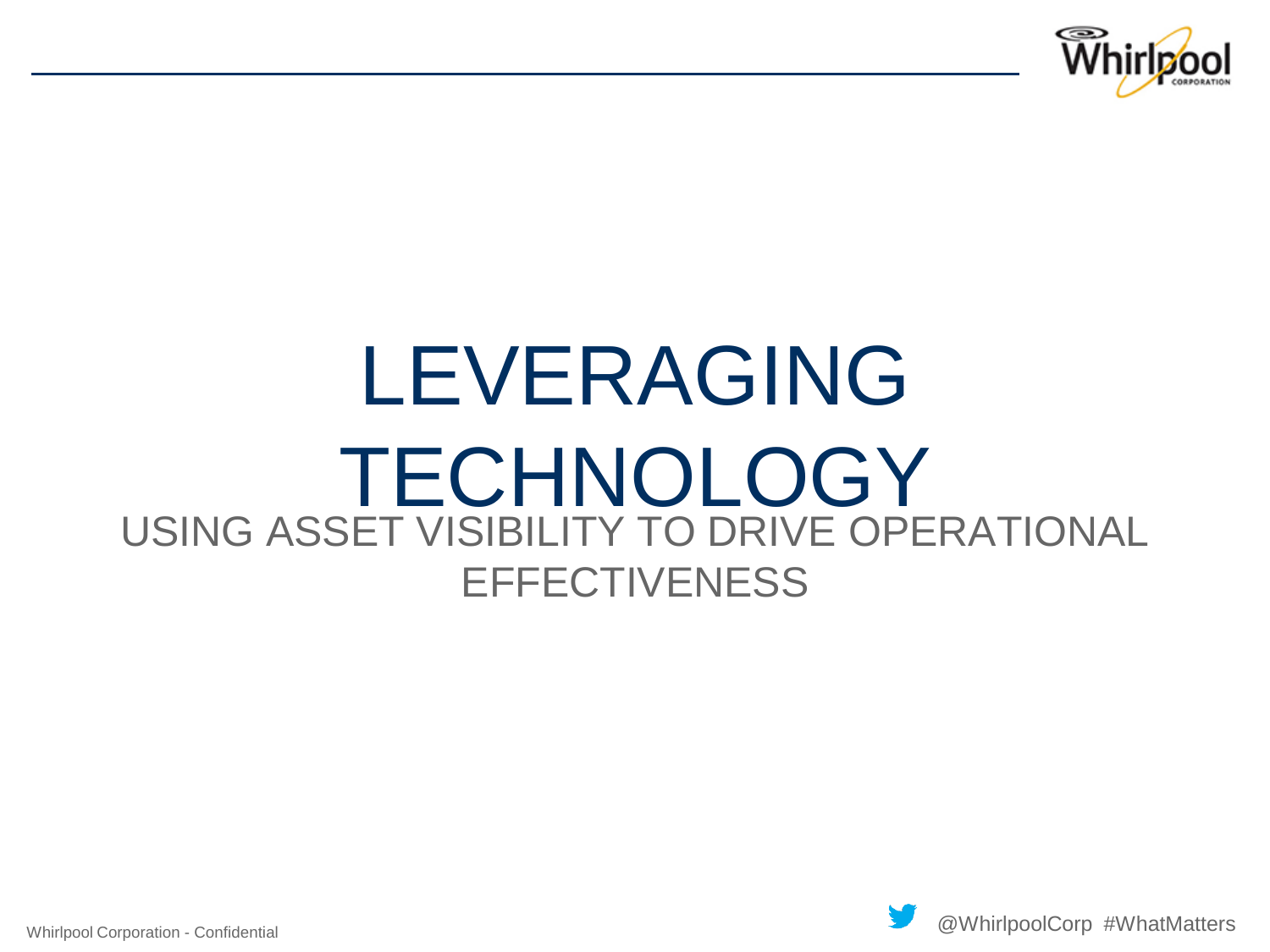

### Alison Jones Senior Director, Logistics Whirlpool Corporation

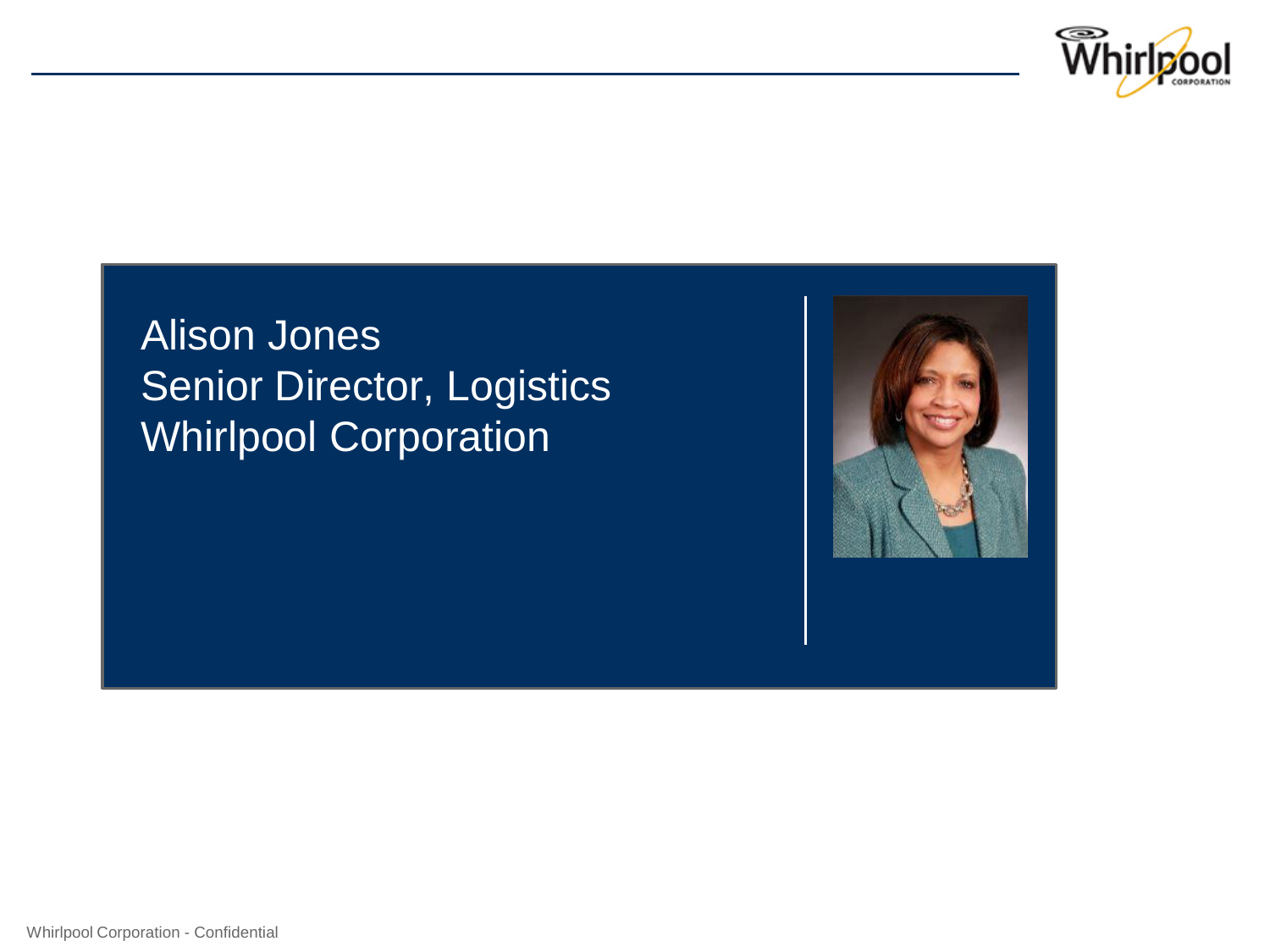### WHIRLPOOL CORPORATION



Whirlpool Corporation is the number one major appliance manufacturer in the world, with approximately \$21 billion in annual sales, 97,000 employees and 70 manufacturing and technology research centers in 2015.

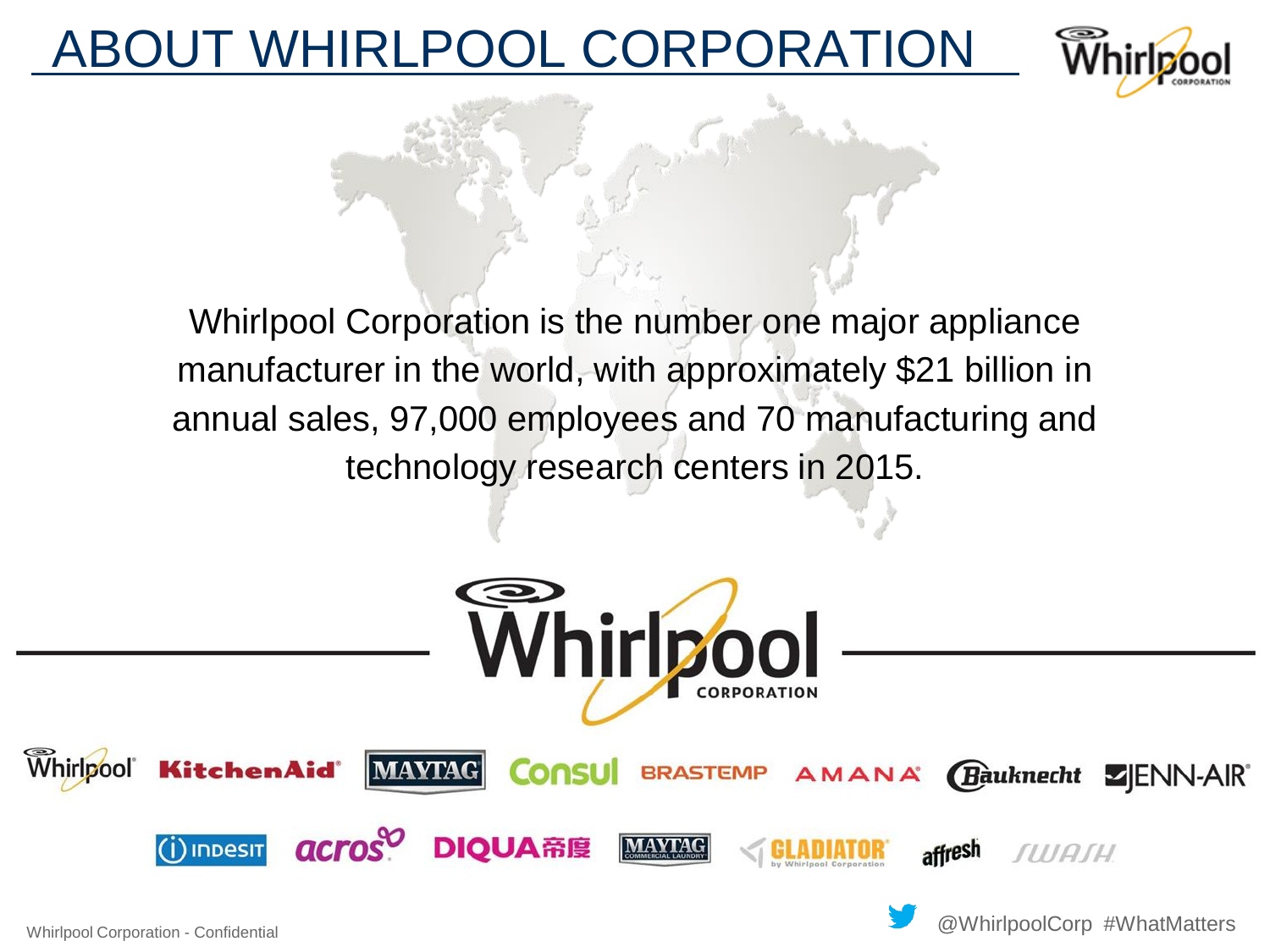# U.S. MEGANICAL DE L'ANG MEGANICAL DE L'ANG MEGANICAL DE L'ANG MEGANICAL DE L'ANG MEGANICAL DE L'ANG MEGANICAL D **CENTERS**

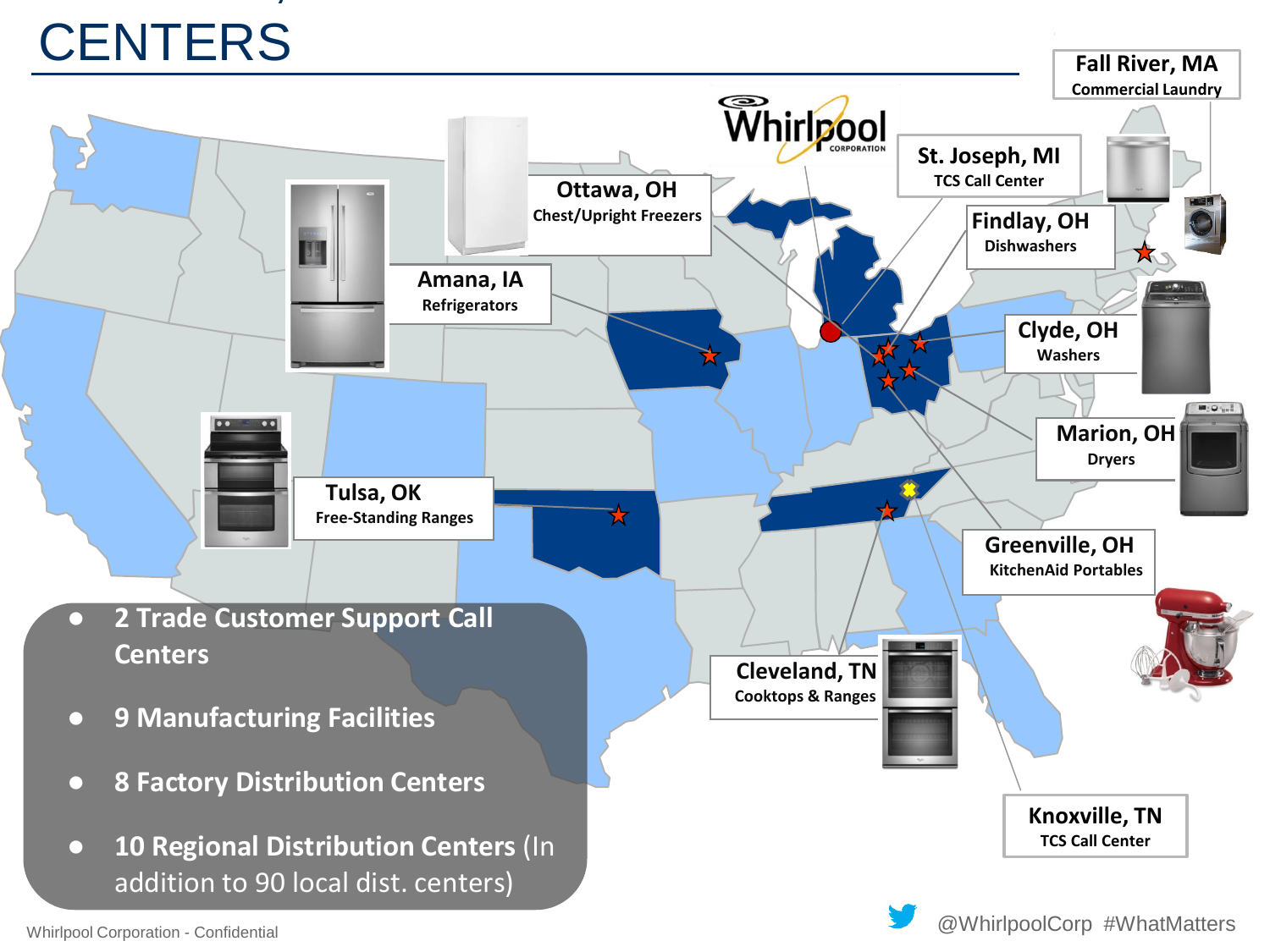## **DISTRIBUTION**



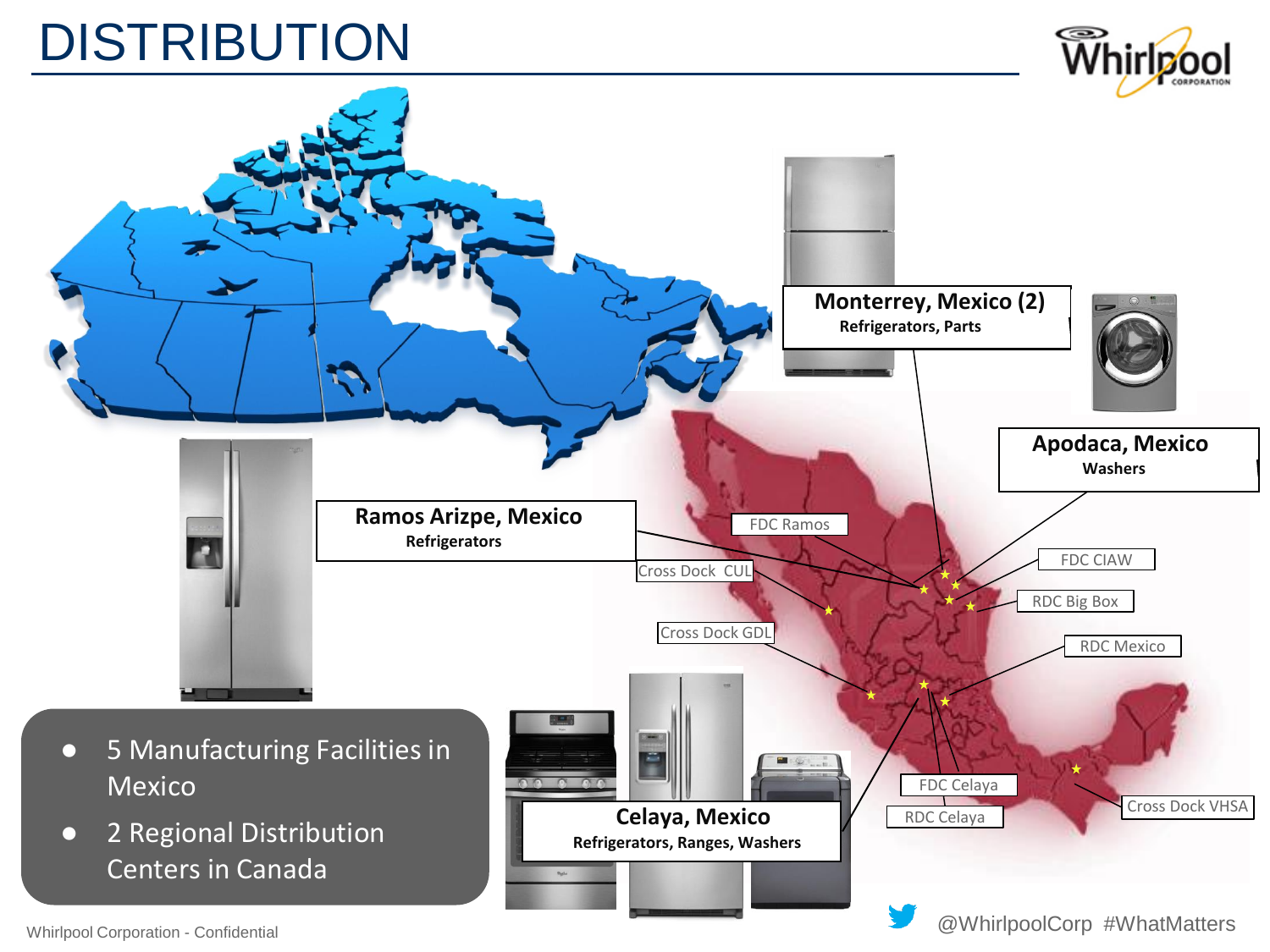# ARCHITECTURE



- ❏ Aged equipment
- ❏ Absence of device standardization
	- ❏ Multiple OEMs
- ❏ Rising repair costs, parts shortages
- ❏ Fragmented technology
- Lack of internal expertise
- ❏ No productivity or utilization metrics
- ❏ No clear visibility of the overall health of the system



#### Total overhaul of our mobile computing and RF device infrastructure needed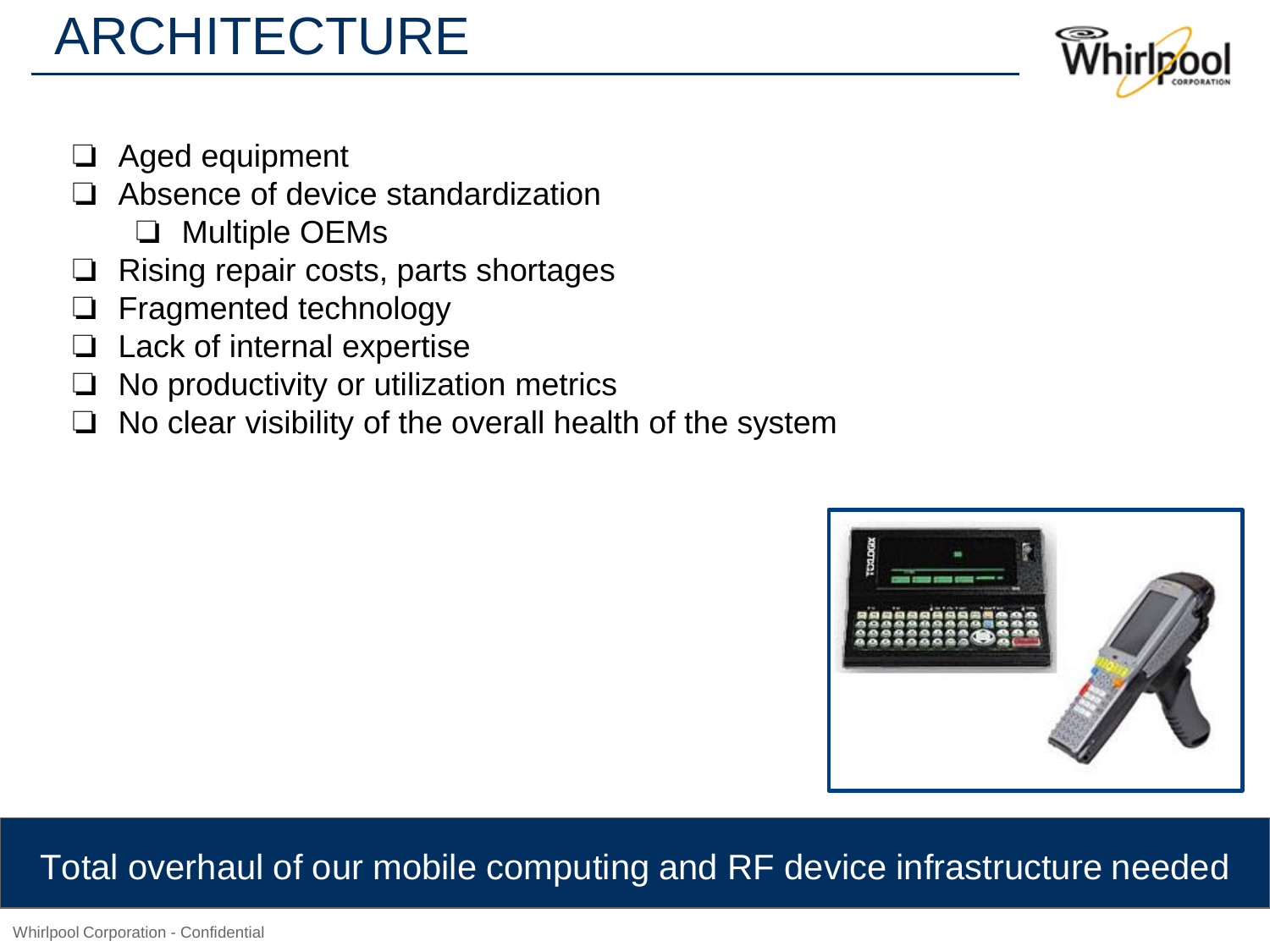# THE PTERODACTYL PROJECT

#### **Hardware Replacement**

- ❏ Correct mix
- ❏ Correct quantity
- ❏ Standardized equipment
- ❏ Latest technology

### **System Monitoring & Operational Visibility**

- ❏ Utilization
- ❏ Uptime
- Labor productivity
- ❏ Reporting / KPIs
- ❏ Remote software updates

### **Third-Party Expertise**

❏ Development and support



#### Project replaced all computers & scanning devices in North America

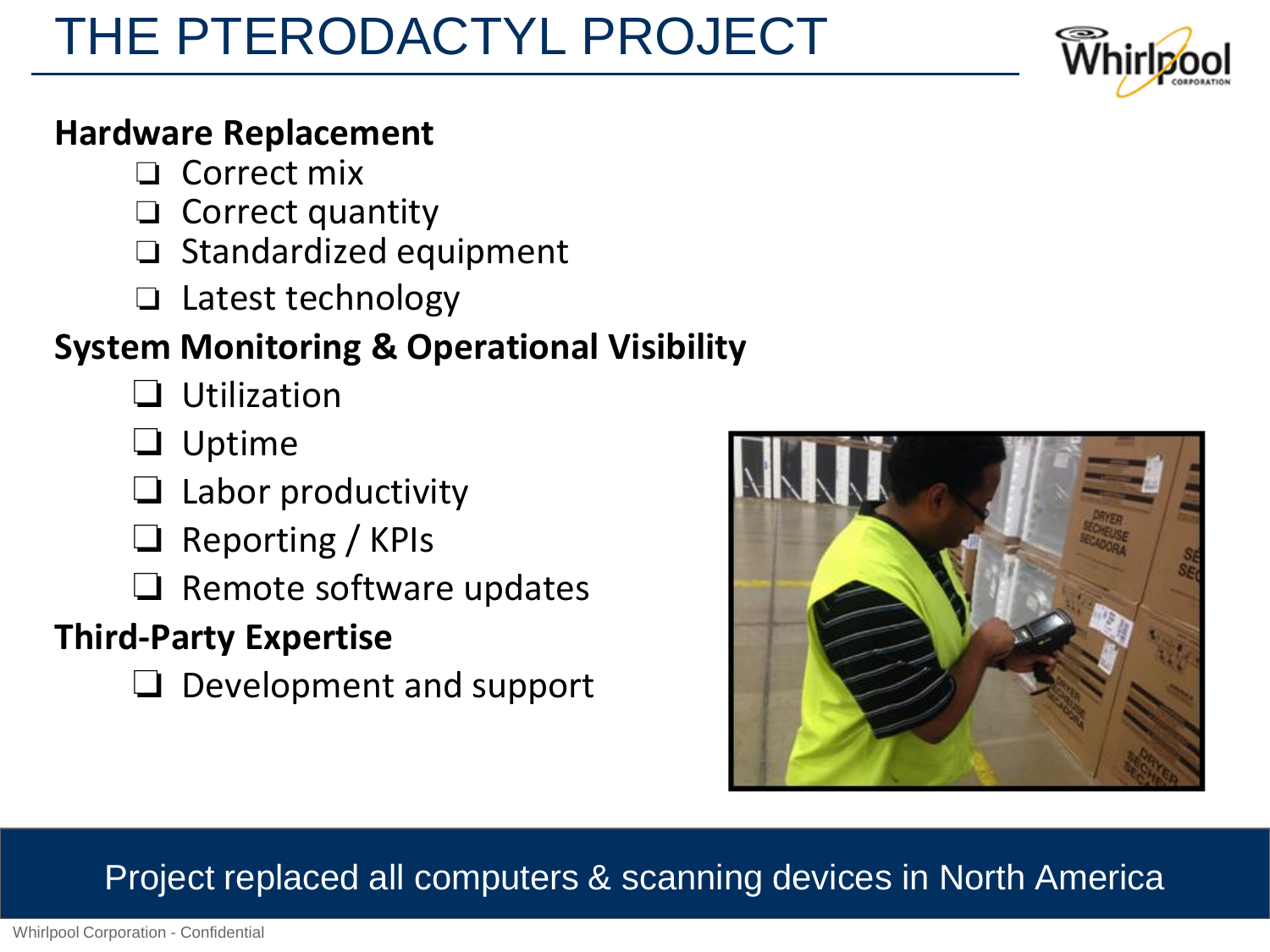Whirlpool Corporation - Confidential

### POST-AUDIT LESSONS LEARNED

#### **Hardware Replacement**

❏ Apply "reality" to each site's requests in terms of device mix and quantity

### **System Monitoring & Operational Visibility**

- ❏ Remote updates
- ❏ Utilization

### **Third-Party Expertise**

- ❏ Development cycle time cut by 55%
- ❏ Repair costs much more favorable by using a non-OEM repair facility, up to 65%

### Tracking & monitoring each asset: Improved cycle time, costs & productivity





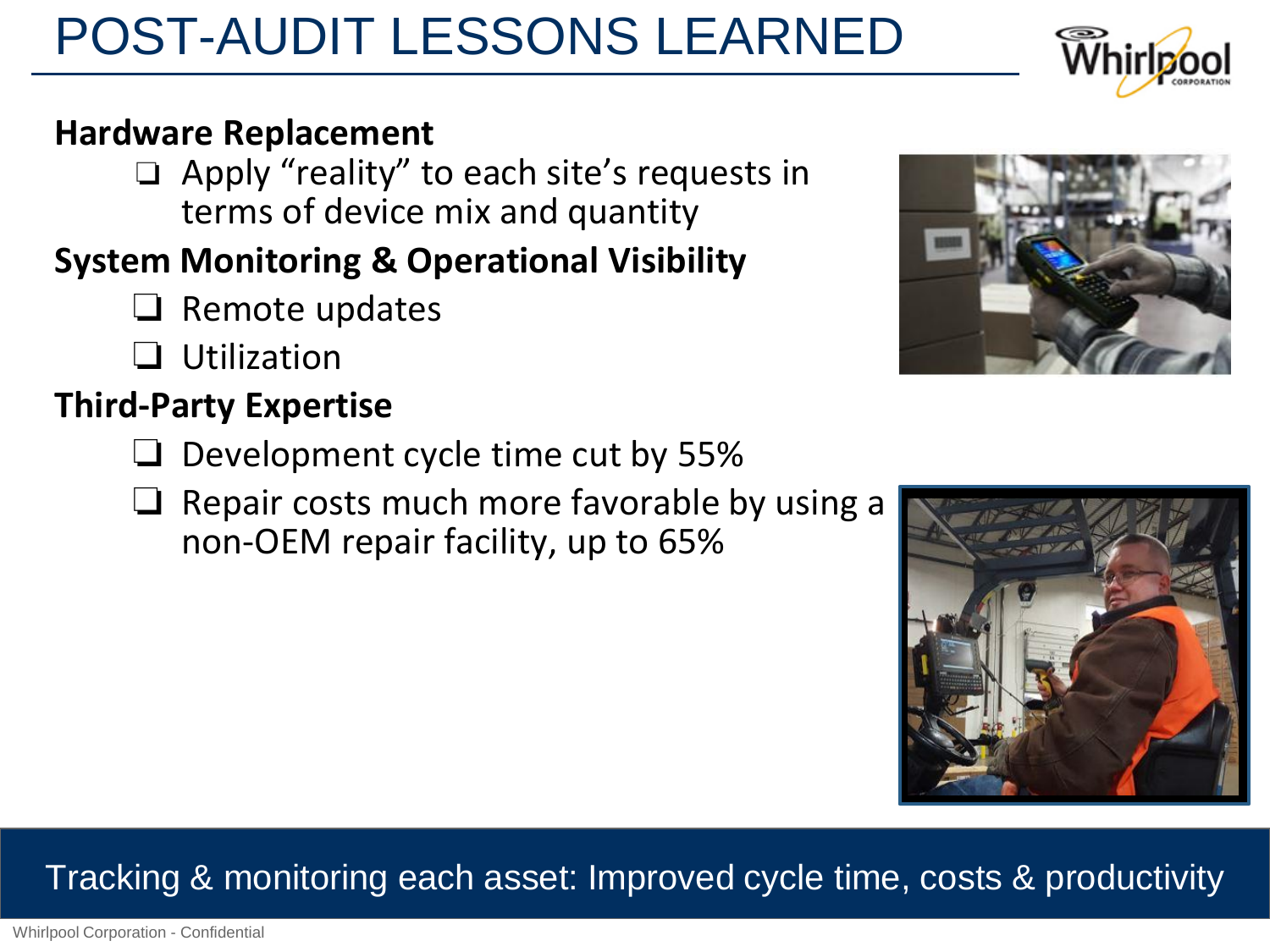# Next Steps… The RFID Landscape

#### **RFID for Asset Tracking**

- ❏ Forklift Fleet
- ❏ Yard Management
- ❏ Machines and Tooling

#### **Finished Goods Inventories**

- ❏ In-warehouse inventories
- ❏ Network views
- ❏ Quality hold containment
- ❏ After sale support and service
- ❏ Post Consumer statistics



#### Enabling Total Life Cycle Tracking and Visibility